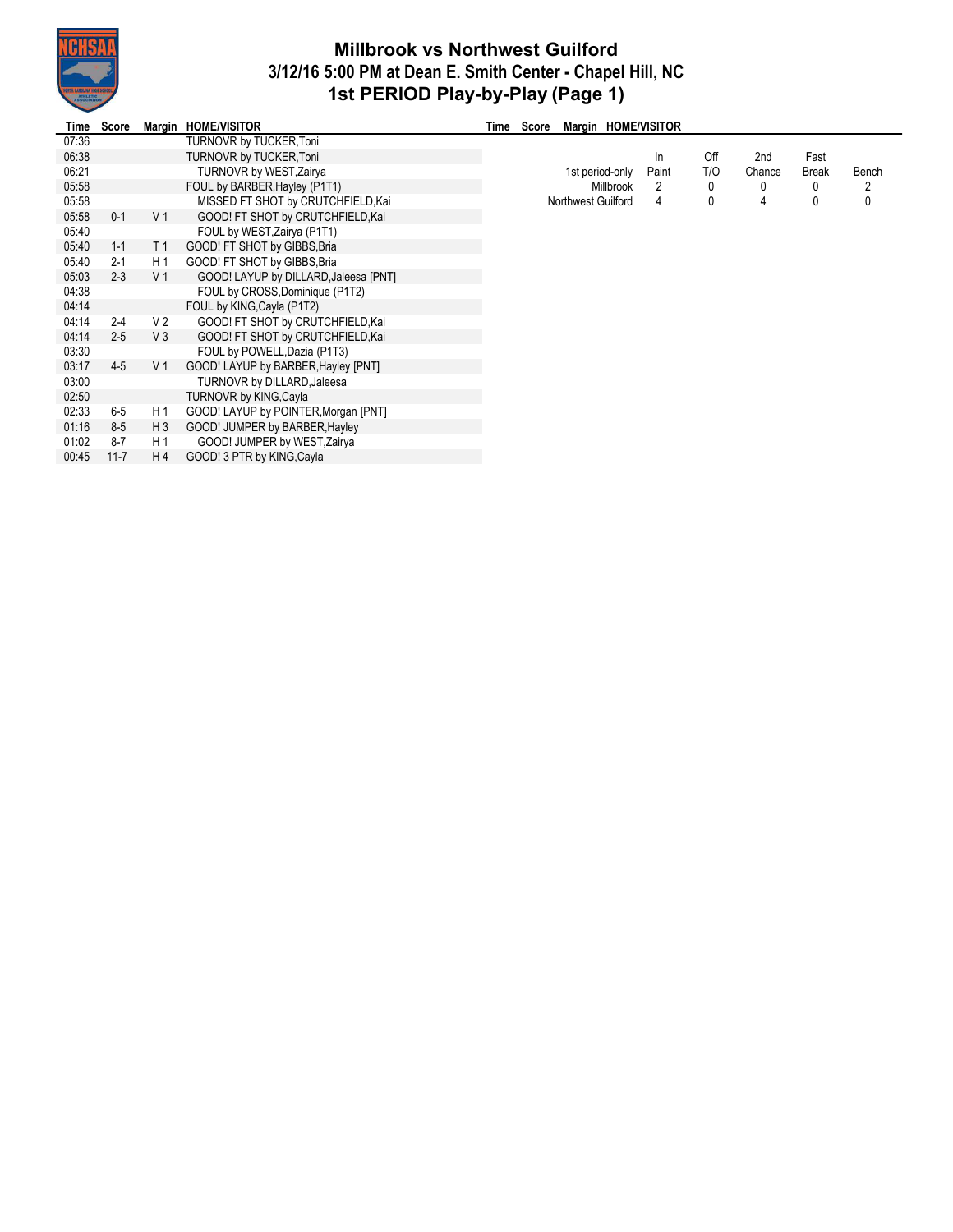

## **Millbrook vs Northwest Guilford 3/12/16 5:00 PM at Dean E. Smith Center - Chapel Hill, NC 2nd PERIOD Play-by-Play (Page 1)**

| Time  | Score     |                | Margin HOME/VISITOR                  | Time | Score | Margin HOME/VISITOR |           |              |     |        |                |              |
|-------|-----------|----------------|--------------------------------------|------|-------|---------------------|-----------|--------------|-----|--------|----------------|--------------|
| 07:49 | $11 - 10$ | H 1            | GOOD! 3 PTR by WEST, Zairya          |      |       |                     |           |              |     |        |                |              |
| 07:23 |           |                | FOUL by WEST, Zairya (P2T4)          |      |       |                     |           | ln           | Off | 2nd    | Fast           |              |
| 07:23 | $12 - 10$ | H 2            | GOOD! FT SHOT by GIBBS, Bria         |      |       | 2nd period-only     |           | Paint        | T/O | Chance | Break          | Bench        |
| 07:23 | $13 - 10$ | H <sub>3</sub> | GOOD! FT SHOT by GIBBS, Bria         |      |       |                     | Millbrook | $\mathbf{0}$ | 0   | 2      | 0              | 3            |
| 06:46 | $16 - 10$ | H 6            | GOOD! 3 PTR by TUCKER, Toni          |      |       | Northwest Guilford  |           | 6            | 4   | 3      | $\overline{2}$ | $\mathbf{0}$ |
| 06:18 | $16-13$   | H <sub>3</sub> | GOOD! 3 PTR by CRUTCHFIELD, Kai      |      |       |                     |           |              |     |        |                |              |
| 06:08 |           |                | FOUL by CROSS, Dominique (P2T5)      |      |       |                     |           |              |     |        |                |              |
| 05:47 |           |                | FOUL by POINTER, Morgan (P1T3)       |      |       |                     |           |              |     |        |                |              |
| 05:12 |           |                | TURNOVR by GRANISON, L'Donnisty      |      |       |                     |           |              |     |        |                |              |
| 04:53 |           |                | FOUL by GIBBS, Bria (P1T4)           |      |       |                     |           |              |     |        |                |              |
| 04:53 | 16-14     | H 2            | GOOD! FT SHOT by POWELL, Dazia       |      |       |                     |           |              |     |        |                |              |
| 04:53 | $16 - 15$ | H1             | GOOD! FT SHOT by POWELL, Dazia       |      |       |                     |           |              |     |        |                |              |
| 04:12 |           |                | FOUL by BASS, Andreal (P1T6)         |      |       |                     |           |              |     |        |                |              |
| 04:12 |           |                | <b>TURNOVR by BASS, Andreal</b>      |      |       |                     |           |              |     |        |                |              |
| 03:53 | 18-15     | H <sub>3</sub> | GOOD! JUMPER by KING, Cayla          |      |       |                     |           |              |     |        |                |              |
| 03:33 | $18-18$   | T <sub>2</sub> | GOOD! 3 PTR by DILLARD, Jaleesa      |      |       |                     |           |              |     |        |                |              |
| 03:17 | 20-18     | H 2            | GOOD! LAYUP by BARBER, Hayley [PNT]  |      |       |                     |           |              |     |        |                |              |
| 02:48 |           |                | TURNOVR by POWELL, Dazia             |      |       |                     |           |              |     |        |                |              |
| 02:44 | $22 - 18$ | H 4            | GOOD! LAYUP by TUCKER, Toni [FB/PNT] |      |       |                     |           |              |     |        |                |              |
| 01:26 | 24-18     | H 6            | GOOD! LAYUP by TUCKER, Toni [PNT]    |      |       |                     |           |              |     |        |                |              |
| 01:05 |           |                | FOUL by KING, Cayla (P2T5)           |      |       |                     |           |              |     |        |                |              |
| 00:55 |           |                | <b>TURNOVR by CROSS, Dominique</b>   |      |       |                     |           |              |     |        |                |              |
| 00:26 |           |                | FOUL by CROSS, Dominique (P3T7)      |      |       |                     |           |              |     |        |                |              |
| 00:26 |           |                | MISSED FT SHOT by TUCKER Toni        |      |       |                     |           |              |     |        |                |              |
|       |           |                |                                      |      |       |                     |           |              |     |        |                |              |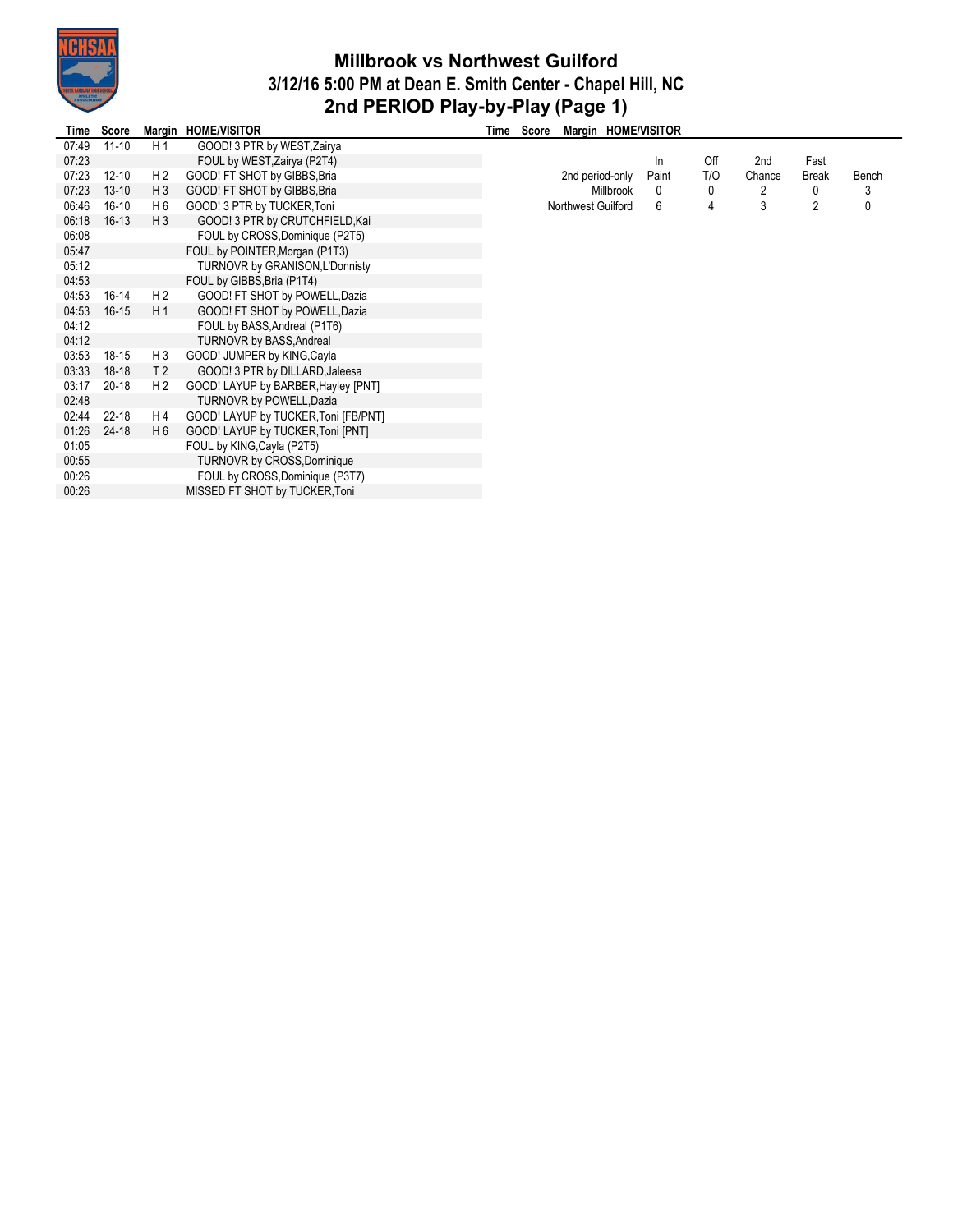

## **Millbrook vs Northwest Guilford 3/12/16 5:00 PM at Dean E. Smith Center - Chapel Hill, NC 3rd PERIOD Play-by-Play (Page 1)**

| <b>Time</b> | <b>Score</b> |                | Margin HOME/VISITOR                   | Time | Score |                    |                  | Margin HOME/VISITOR |     |        |              |       |
|-------------|--------------|----------------|---------------------------------------|------|-------|--------------------|------------------|---------------------|-----|--------|--------------|-------|
| 07:46       |              |                | TURNOVR by BASS, Andreal              |      |       |                    |                  |                     |     |        |              |       |
| 07:23       | $24 - 21$    | $H_3$          | GOOD! 3 PTR by CRUTCHFIELD, Kai       |      |       |                    |                  | In                  | Off | 2nd    | Fast         |       |
| 06:11       | $24 - 23$    | H 1            | GOOD! LAYUP by POWELL, Dazia [PNT]    |      |       | 3rd period-only    |                  | Paint               | T/O | Chance | <b>Break</b> | Bench |
| 05:40       | $24 - 26$    | V <sub>2</sub> | GOOD! 3 PTR by POWELL, Dazia          |      |       |                    | <b>Millbrook</b> | 6                   | 4   | 9      | 0            | 2     |
| 05:05       |              |                | TIMEOUT 30sec                         |      |       | Northwest Guilford |                  | 0                   | 0   | 4      | 0            | 3     |
| 04:43       |              |                | FOUL by TUCKER, Toni (P1T1)           |      |       |                    |                  |                     |     |        |              |       |
| 04:25       | 24-28        | V <sub>4</sub> | GOOD! JUMPER by POWELL, Dazia         |      |       |                    |                  |                     |     |        |              |       |
| 03:21       | 27-28        | V <sub>1</sub> | GOOD! 3 PTR by NEAS, Savannah         |      |       |                    |                  |                     |     |        |              |       |
| 03:12       |              |                | FOUL by TUCKER, Toni (P2T2)           |      |       |                    |                  |                     |     |        |              |       |
| 03:12       | 27-29        | V <sub>2</sub> | GOOD! FT SHOT by POWELL, Dazia        |      |       |                    |                  |                     |     |        |              |       |
| 03:12       |              |                | MISSED FT SHOT by POWELL, Dazia       |      |       |                    |                  |                     |     |        |              |       |
| 02:39       |              |                | <b>TURNOVR by CROSS, Dominique</b>    |      |       |                    |                  |                     |     |        |              |       |
| 02:30       |              |                | FOUL by WEST, Zairya (P3T1)           |      |       |                    |                  |                     |     |        |              |       |
| 02:21       |              |                | <b>TURNOVR by BARBER, Hayley</b>      |      |       |                    |                  |                     |     |        |              |       |
| 02:15       | $27 - 31$    | V <sub>4</sub> | GOOD! LAYUP by CRUTCHFIELD, Kai [PNT] |      |       |                    |                  |                     |     |        |              |       |
| 02:03       |              |                | FOUL by CROSS, Dominique (P4T2)       |      |       |                    |                  |                     |     |        |              |       |
| 02:03       | 28-31        | V <sub>3</sub> | GOOD! FT SHOT by KING, Cayla          |      |       |                    |                  |                     |     |        |              |       |
| 02:03       | 29-31        | V <sub>2</sub> | GOOD! FT SHOT by KING, Cayla          |      |       |                    |                  |                     |     |        |              |       |
| 01:53       |              |                | TIMEOUT 30sec                         |      |       |                    |                  |                     |     |        |              |       |
| 01:32       |              |                | FOUL by KITLEY, Elizabeth (P1T3)      |      |       |                    |                  |                     |     |        |              |       |
| 01:32       | 29-32        | V3             | GOOD! FT SHOT by BASS, Andreal        |      |       |                    |                  |                     |     |        |              |       |
| 01:32       | 29-33        | V <sub>4</sub> | GOOD! FT SHOT by BASS, Andreal        |      |       |                    |                  |                     |     |        |              |       |
| 01:06       |              |                | FOUL by BASS, Andreal (P2T3)          |      |       |                    |                  |                     |     |        |              |       |
| 01:06       | $30 - 33$    | V <sub>3</sub> | GOOD! FT SHOT by GIBBS, Bria          |      |       |                    |                  |                     |     |        |              |       |
| 01:06       |              |                | MISSED FT SHOT by GIBBS, Bria         |      |       |                    |                  |                     |     |        |              |       |
| 01:02       |              |                | FOUL by POWELL, Dazia (P2T4)          |      |       |                    |                  |                     |     |        |              |       |
| 01:02       |              |                | TURNOVR by POWELL, Dazia              |      |       |                    |                  |                     |     |        |              |       |
| 00:41       |              |                | FOUL by BASS, Andreal (P3T5)          |      |       |                    |                  |                     |     |        |              |       |
| 00:29       |              |                | FOUL by POWELL, Dazia (P3T6)          |      |       |                    |                  |                     |     |        |              |       |
| 00:21       |              |                | FOUL by GIBBS, Bria (P2T4)            |      |       |                    |                  |                     |     |        |              |       |
| 00:21       |              |                | TURNOVR by GIBBS, Bria                |      |       |                    |                  |                     |     |        |              |       |
| 00:09       | $30 - 35$    | V <sub>5</sub> | GOOD! LAYUP by DILLARD, Jaleesa [PNT] |      |       |                    |                  |                     |     |        |              |       |